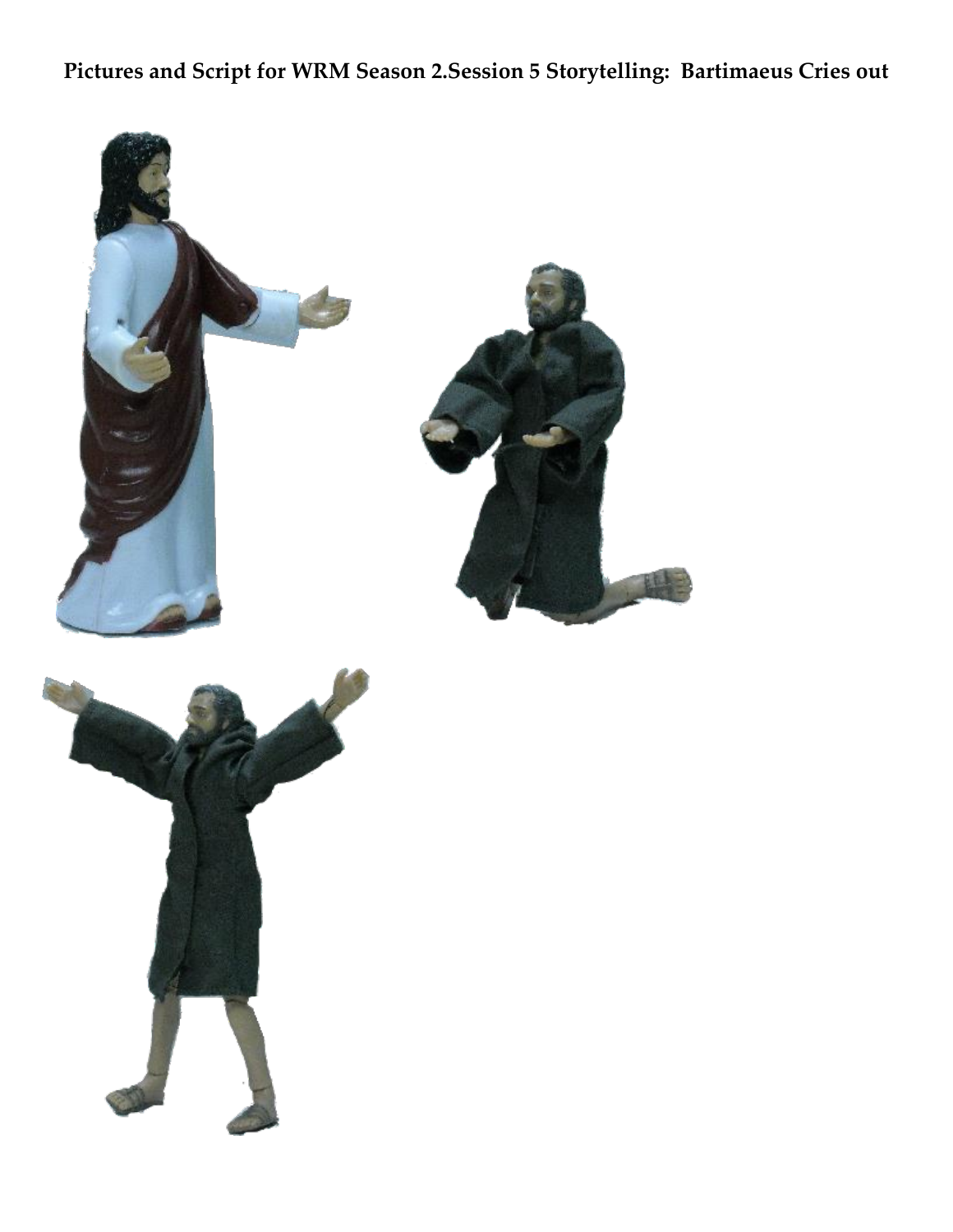## THE END



The Crowd